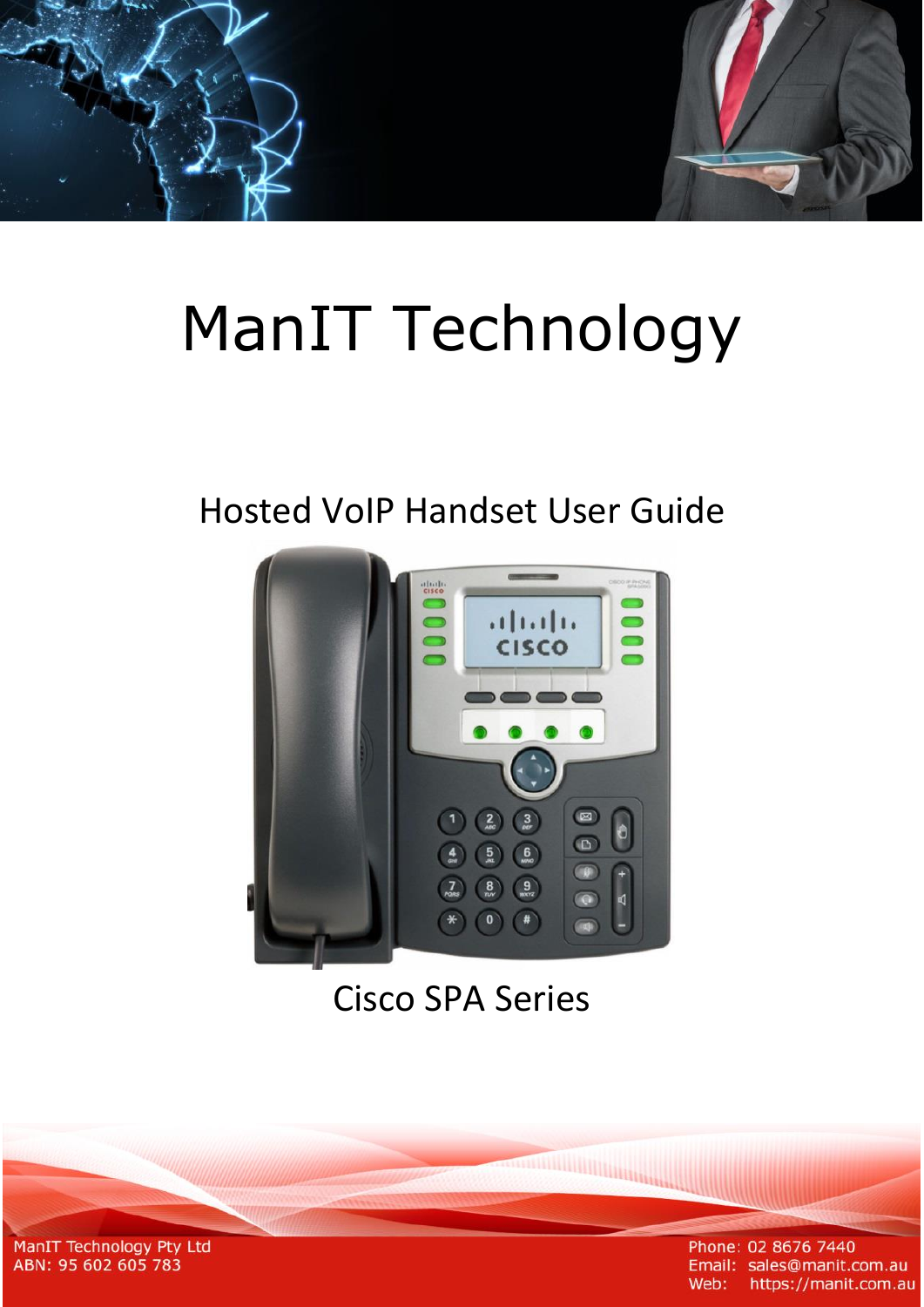## **Understanding your phone and buttons**



Cisco SPA509G with optional SPA500S module pictured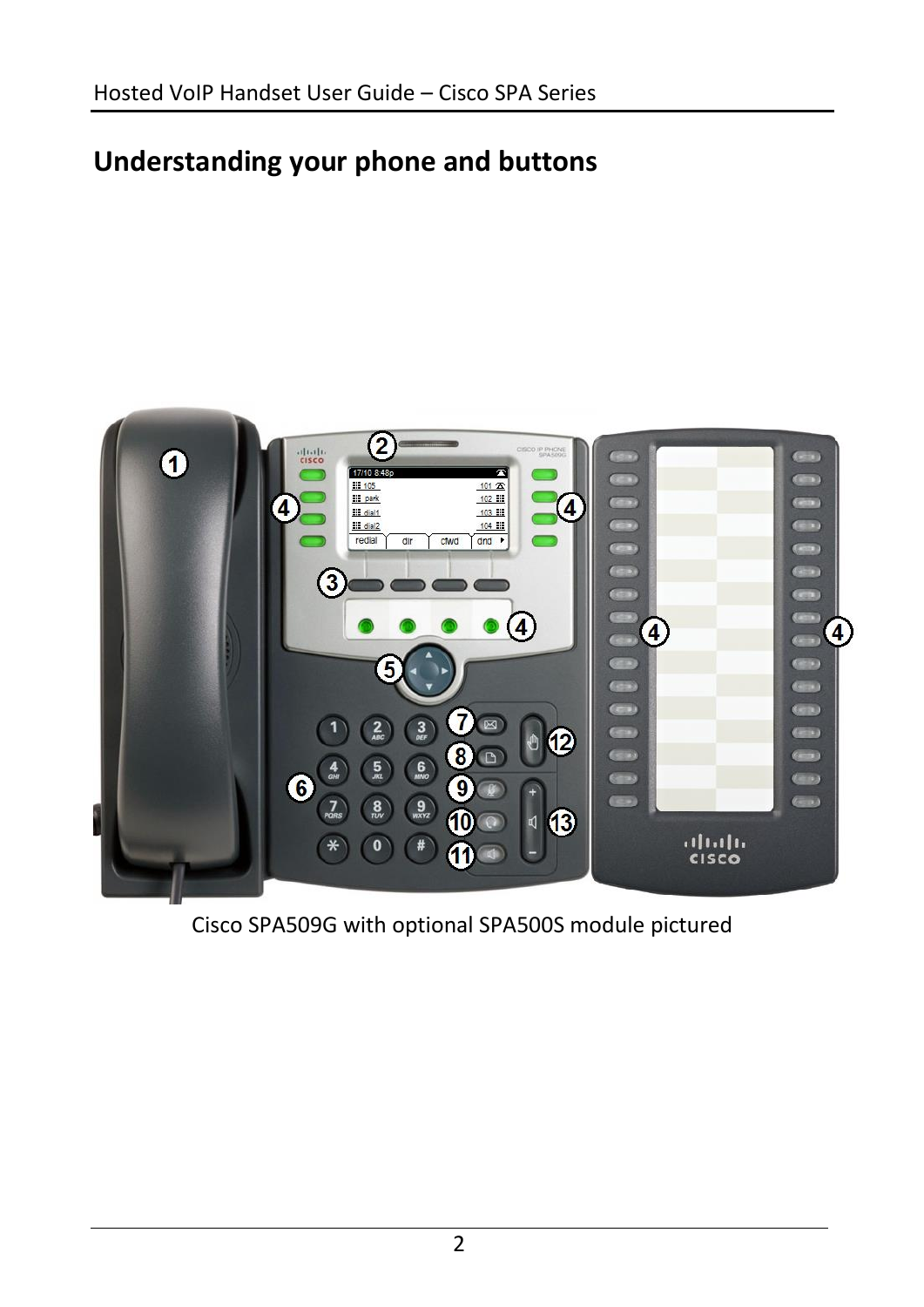| #            | <b>Phone Feature</b>   | <b>Description</b>                                              |  |
|--------------|------------------------|-----------------------------------------------------------------|--|
| $\mathbf{1}$ | Handset                | Blunt instrument used to get your message across                |  |
| 2            | <b>Message Waiting</b> | Displays solid red when you have a new voice mail message.      |  |
|              | Indicator              | Flashes red during incoming call                                |  |
| 3            | Soft key buttons       | Press a soft key button to perform the action shown on the      |  |
|              |                        | label above it. The function of each button will change         |  |
|              |                        | depending on the phone's current operation.                     |  |
| 4            | Line Keys              | Indicates Line status, when lit:                                |  |
|              |                        | Green: Line is idle                                             |  |
|              | (not present on        | Red (steady): Line is active or in use                          |  |
|              | SPA502G model)         | Red (flashing): Line is on hold or there is an inbound call     |  |
|              |                        | Orange: Line is unregistered and cannot be used                 |  |
|              |                        |                                                                 |  |
|              |                        | These keys may also be programmed to perform functions          |  |
|              |                        | such as speed dial, one touch blind call transfers, call pickup |  |
|              |                        | or to monitor other extensions.                                 |  |
| 5            | Navigation             | Press an arrow to scroll in a direction through items           |  |
|              | button                 | displayed on the screen                                         |  |
| 6            | Keypad                 | Use to dial phone numbers                                       |  |
| 7            | Messages button        | Press to access voicemail                                       |  |
| 8            | Menu button            | Press to access configuration menu                              |  |
| 9            | Mute button            | Press to mute/unmute the phone. When muted the button           |  |
|              |                        | glows red                                                       |  |
| 10           | <b>Headset button</b>  | Push to turn the headset on/off. When activated the             |  |
|              |                        | button glows green                                              |  |
| 11           | Speaker button         | Push to turn the speaker on/off. When activated the button      |  |
|              |                        | glows green                                                     |  |
| 11           | <b>Hold button</b>     | Press to place a call on hold or resume                         |  |
| 13           | Volume button          | Press + to increase the volume and - to lower volume            |  |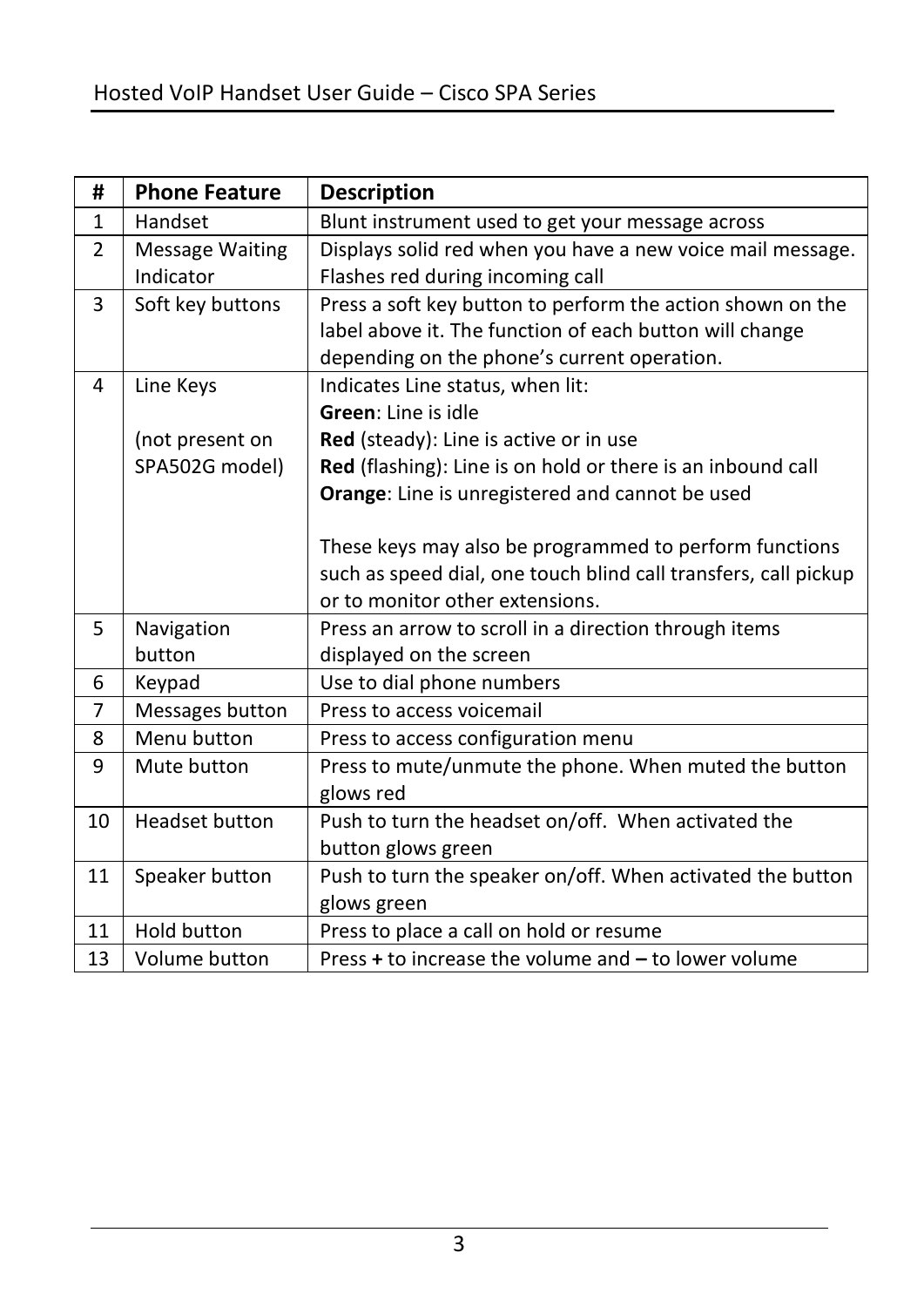## **Call functions and general use**

## **Adjusting Volume:**

The default volume set in the phone may not be appropriate, to change do the following:

- **Ringer:** while phone is inactive, press the volume up/down button to the desired volume, press the **save** soft key to set the volume.
- **In call volume:** While a call is active, press the volume up/down button to the desired volume, press the **save** soft key to set the volume.

## **Answering a Call:**

To answer a call, when phone is ringing;

- Pick up the handset, or
- Press the Speaker button (speaker button will glow green), or
- Press the Headset button (headset button will glow green)

## **Ending a Call:**

- $\bullet$  If you are using the handset, hang up
- If you are using the speaker, press the speaker button
- If you are using the headset, press the headset button

## **Initiating a Call:**

To initiate a call do the following

- 1. a) Pick up the handset, or
	- b) Press the Speaker button, or
	- c) Press the Headset button
- 2. Dial the destination number on the keypad, wait for timeout or press the **dial** soft key to dial immediately.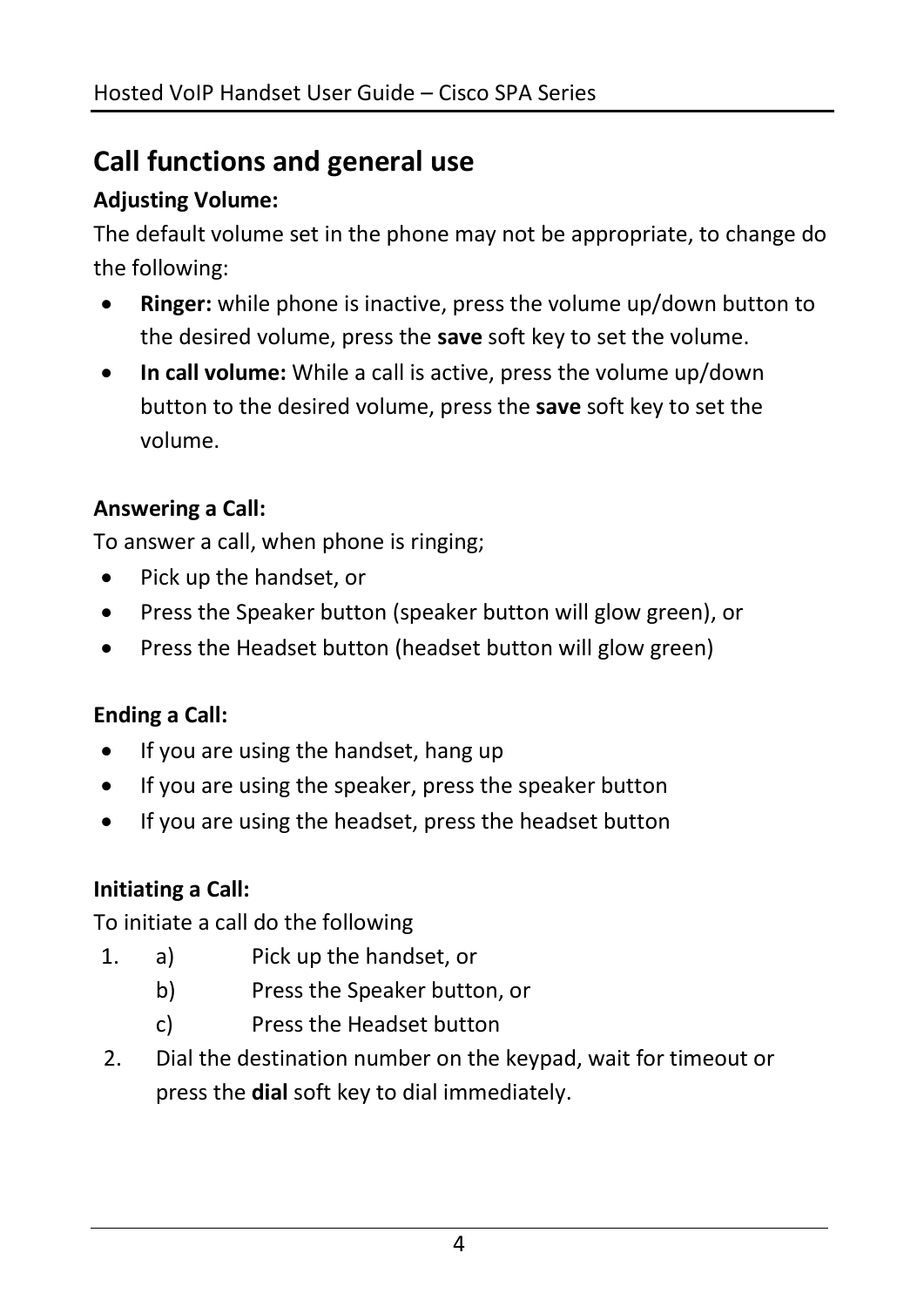## **Redial:**

Dial a previously dialled number

- 1. Press the **Redial** soft key to display the Redial List
- 2. Use the navigation up/down buttons to select the number you wish to dial
- 3. Once selected press the **Dial** soft key to initiate a call.

## **Call History:**

- 1. Press Menu button
- 2. Scroll to Call History then press the **Select** soft key
- 3. Scroll to the call history list that you want to view (Missed, Received, Placed), then press the **Select** soft key
- 4. Scroll to an entry and press the **Dial** soft key to dial the number.

## **Using Hold and Resume:**

Mute both sides of the conversation, caller will hear music on hold

- To put a call on hold, press the Hold button or **hold** soft key.
- To resume a call press the Hold button or **resume** soft key.

## **Mute a call:**

When mute is enabled you can hear the other party but they cannot hear you, while muted the Mute button will glow red.

- To mute a call press the Mute button
- To unmute press the Mute button.

## **Call Forward:**

Call Forwarding will divert all incoming numbers to another number.

- To activate Call Forwarding press the **cfwd** soft key, enter the destination number and press the **dial** soft key
- To turn off Call Forwarding, press the **-cfwd** soft key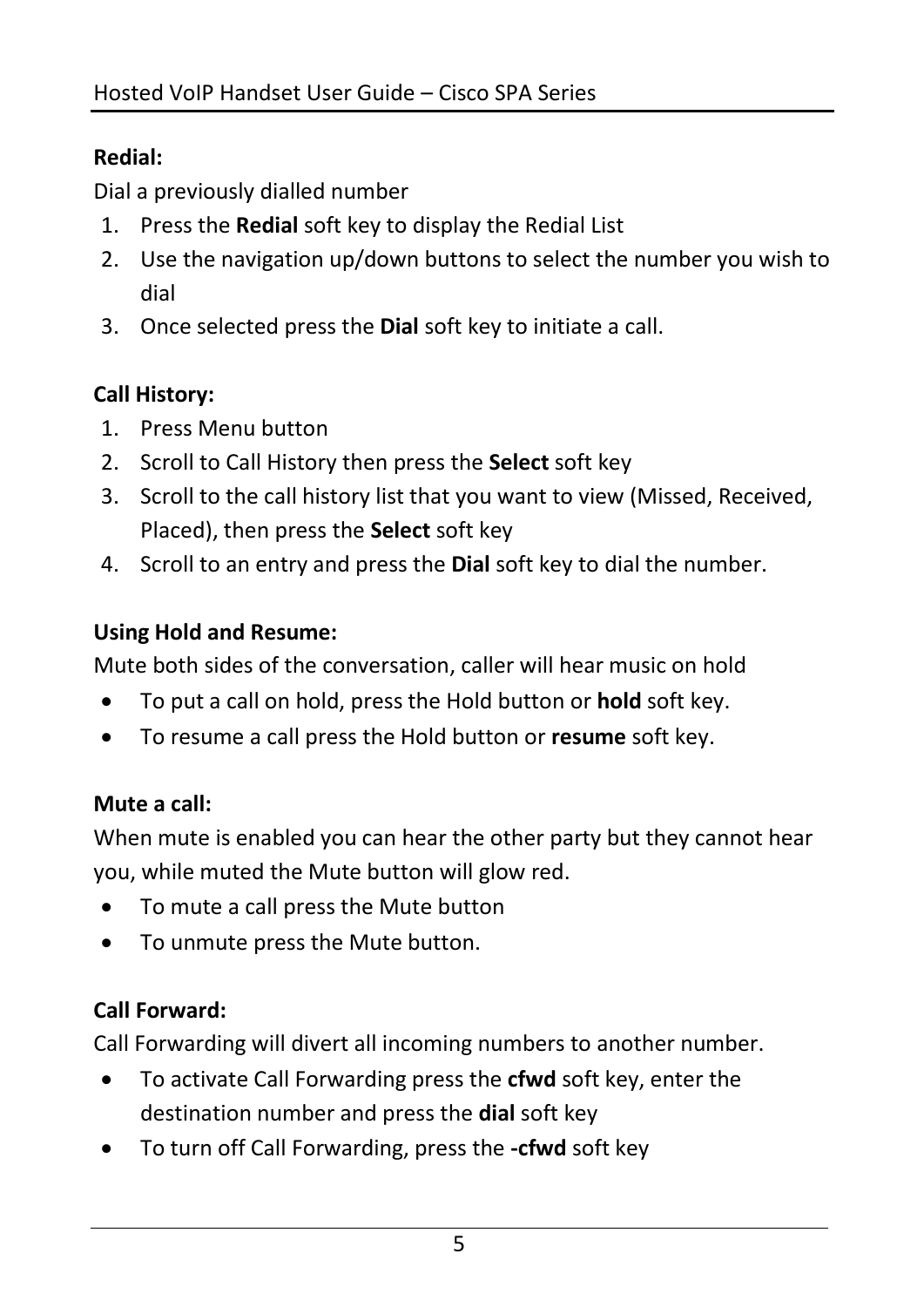## **Call Forward after timeout**

In some cases you may not be at your desk but may still need to be reachable. In these cases you may want to enable Call Forwarding after a predefined timeout. In other words, your desk phone will ring for a period of time before the call is forwarded to another number (eg mobile phone).

- 1. Press the Menu button
- 2. Press the navigation down button until "Call Forward" is selected, then press the **select** soft key
- 3. Press the navigation down button until "CFWDNoAnsDelay" is selected, the delay time before forwarding the call is displayed in seconds, if you wish to modify this timeout press the **edit** soft key, if not continue to step 5.
- 4. Use the **delChr** soft key to delete characters and the keypad to enter the desired timeout, press the **ok** soft key to go back to the Call Forward Menu
- 5. Use the navigation up button to select "CFWDNoAnsNumber" and press the **edit** soft key to modify the number to forward calls to
- 6. Use the **delChr** soft key to delete characters and the keypad to enter the desired phone number, press the **ok** soft key to go back to the Call Forward Menu
- 7. To save these menu options press the **save** soft key

## **Transfer a call:**

- 1. During an active call, press the **xfer** soft key. The call is placed on hold and a new line is opened
- 2. Dial the number where you want to transfer the call and wait for the other line to ring
- 3. There are 3 options from here:
	- a) **Blind transfer** (send call without speaking to other person): press **xfer** soft key again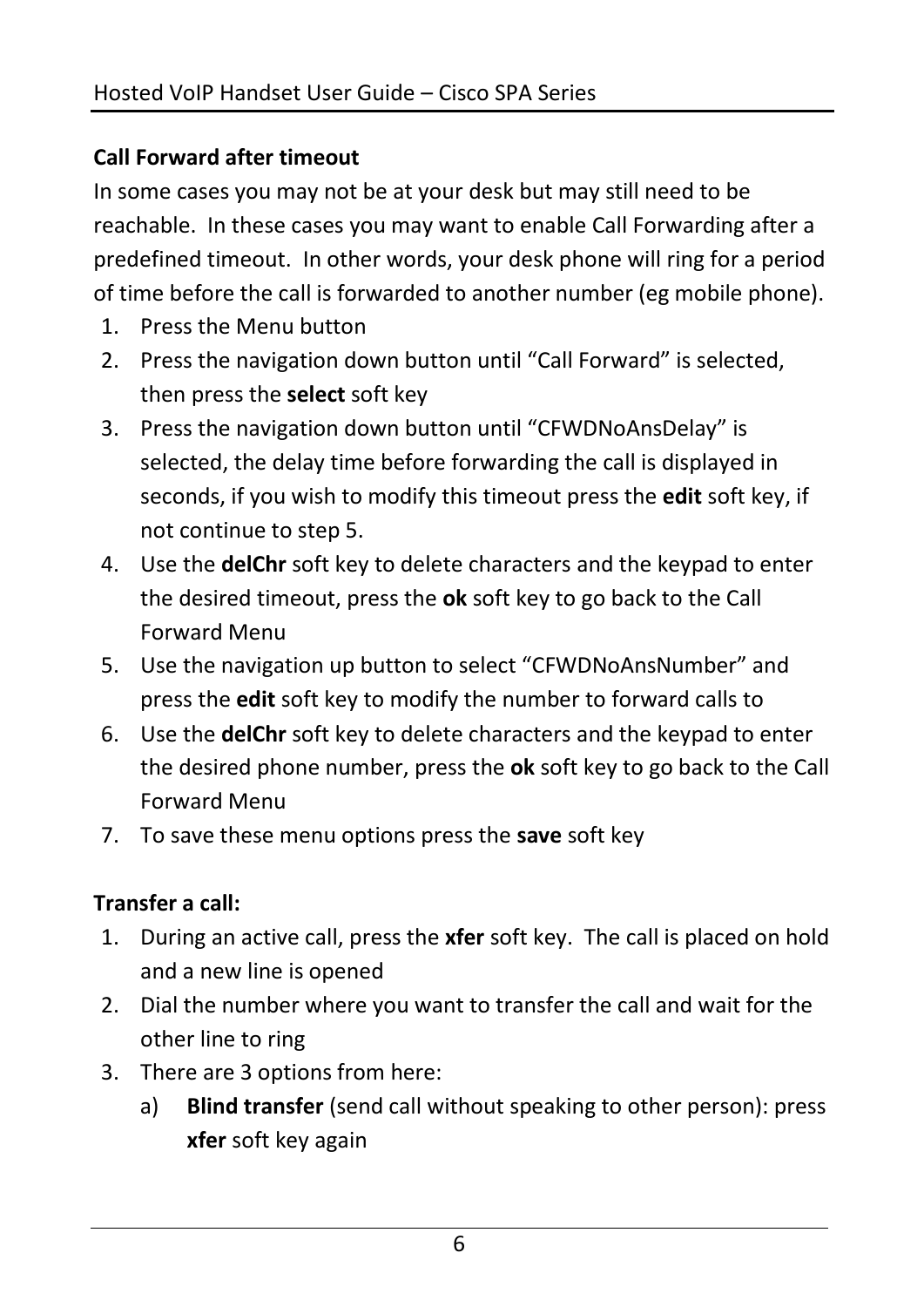- b) **Attended transfer** (speak to the recipient privately prior to transferring the call): wait until the other person picks up…speak and then press **xfer** soft key again
- c) To return to the original call press the **cancel** soft key

## **Do Not Disturb:**

Do Not Disturb puts the phone in a constant "busy" state, this will redirect all incoming calls to voicemail

- To active Do Not Disturb, press the **dnd** soft key, this will change the label of the soft key to **–dnd**.
- To deactivate Do Not Disturb, press the **–dnd** soft key.

## **Speed Dial:**

A speed dial is a pre-programmed phone number (or extension) associated with a single digit on the keypad. Assigned speed dials can be from 2-9.

## **Assigning Speed Dial destinations**

- 1. Press the Menu button
- 2. Use the navigation down button to select "Speed Dial" then press the **select** soft key
- 3. Use the navigation down and up buttons to select desired Speed Dial entry from 2 to 9 and then press the **edit** soft key
- 4. Use the keypad to enter the destination number and press the **ok** soft key to save the entry

## **Dialling a Speed Dial destination**

1. When the phone is inactive, press the digit on the keypad of the speed dial number you wish to call then press the **dial** soft key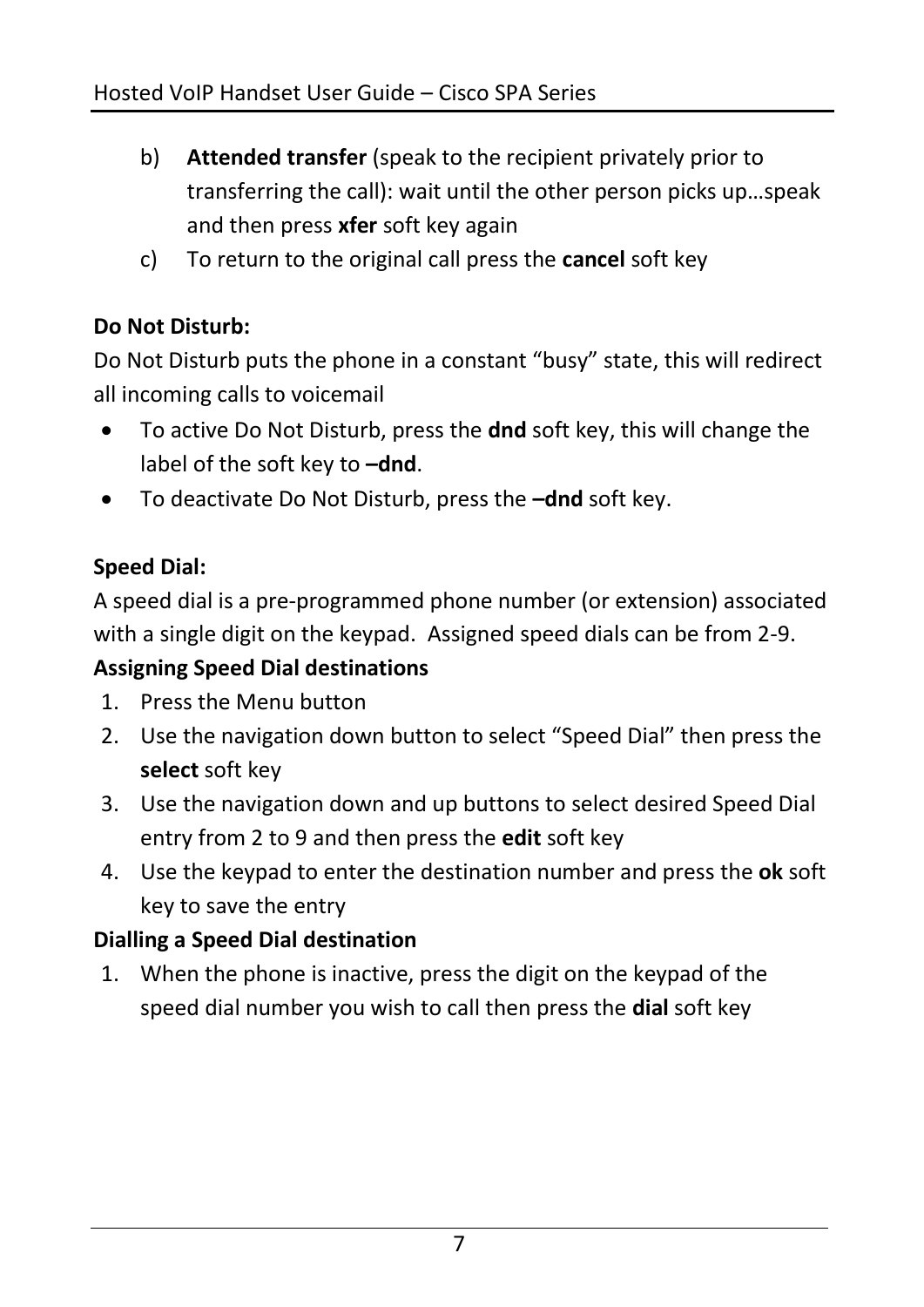## **Voicemail Operations**

Voicemail, also known as a message bank are voice messages left by a caller when a phone is busy or not answered

## **Create Voicemail Greeting**

The Voicemail Greeting is the recording a caller will hear if they reach the Voicemail mailbox. To create a personalised greeting:

- 1. Press the Message button
- 2. When prompted, enter your voicemail password Default password: 0000#
- 3. Press 5 to enter "Advanced Options" menu
- 4. Press 1 to enter "Record a Greeting" menu
- 5. Select a number for this greeting between 1 and 9 on the keypad
- 6. Record your message then press any key to end the recording.
	- a) Press 1 to listen to the greeting
	- b) Press 2 to save the greeting, this will return you to the "Advanced Options menu"
	- c) If you're not happy with the recording, press 3 to re-record the greeting
- 7. To select the recorded greeting as your Voicemail greeting, while in the "Advanced Options" menu, press 2 then enter the greeting number to be used using the keypad. (press 0 to use the default extension greeting)
- 8. Hang up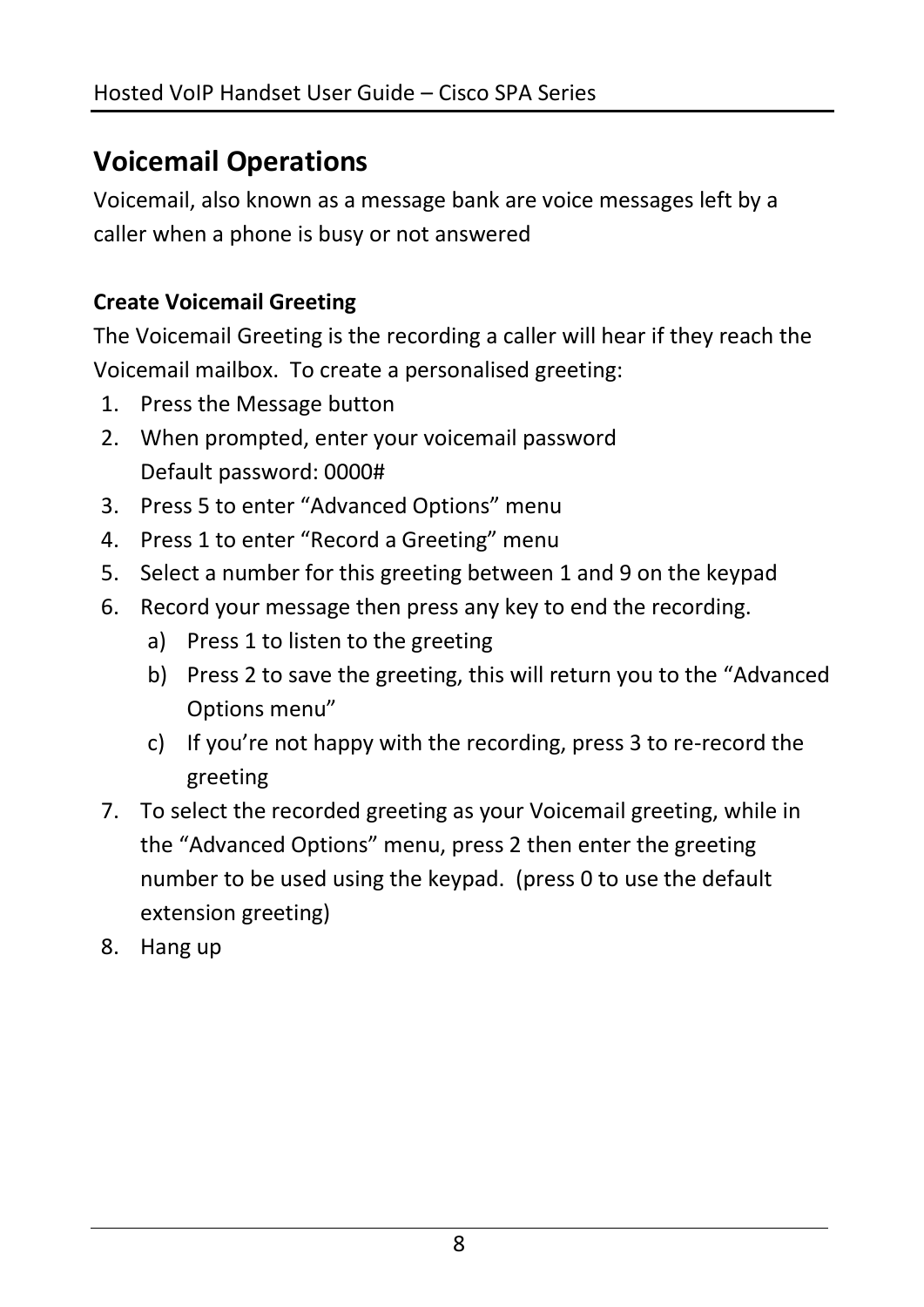### **Leave a Voicemail Message**

If a destination is busy or unavailable you may be redirected to voicemail

- 1. When prompted, record your voicemail message then press any key to end the recording (or hang up)
- 2. If a key is pressed to end the recording, you have these options:
	- a) Press 1 to listen to the voicemail message
	- b) Press 2 to save the voicemail message
	- c) Press 3 to re-record the voicemail message

## **Retrieve Voicemail Messages**

Voicemail messages are available either through the desk phone or if enabled, via email. Voicemail messages older than 2 weeks will be removed from your phone automatically, this has no effect on the voicemail messages in your email.

## **Accessing via desk phone:**

- 1. Press the Message button
- 2. If prompted, enter your voicemail password Default password: 0000#
- 3. You have the following options in the Voicemail menu
	- a) Press 1 to listen to new messages
	- b) Press 2 to listen to saved messages
- 4. After listening to the message, perform one of the following actions
	- a) Press 1 to listen again
	- b) Press 2 to save
	- c) Press 3 to return call
	- d) Press 7 to delete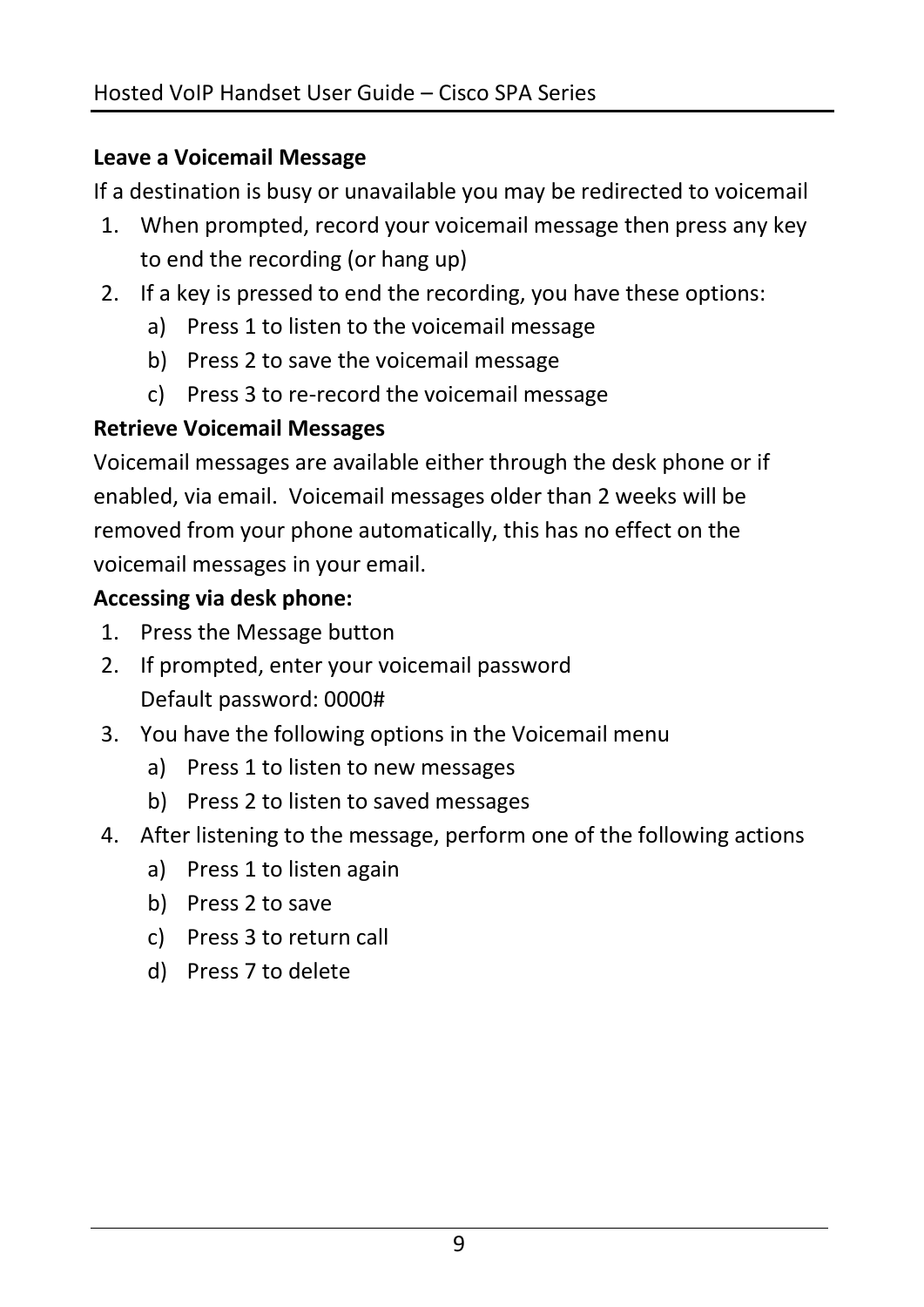## **Personal Directory:**

Each phone is capable of being programmed with a personal phone directory. There are 2 methods for populating this directory:

#### **Entry via the phone console**

- 1. While your phone is inactive, press the **dir** soft key
- 2. While "1 NewPersonalDirEntry" is selected press the **add** soft key
- 3. Enter the record name using the keypad. This is the same process as composing an SMS on early digital mobile phones…Each numbered button corresponds to a series of alphabetical characters, press the desired key until the desired character is displayed, wait 2 seconds for the character to be selected. Press the **delChr** soft key to delete
- 4. Use the navigation down button to move to the "Number" field
- 5. Enter the phone number for this record
- 6. Press the **save** soft key to save this record in the Personal Directory

## **Entry via Web Interface (this will be easier to understand if the first entry is added using the previous method)**

- 1. Get the IP address of your phone by pressing the Menu button then press 9
- 2. The second field will display the IP address of the phone
- 3. Open a web browser (eg Internet Explorer), in the address bar enter the IP address found in step 2.
- 4. Towards the top centre of the webpage select "Personal Directory"
- 5. Each input area represents a separate entry, each entry must be entered in the following format:

| name of person                            |
|-------------------------------------------|
| semi colon separates fields in the record |
| phone number                              |
| example n=Brad Griffiths;p=4619           |
|                                           |

6. Click the Submit Changes button at the bottom of the webpage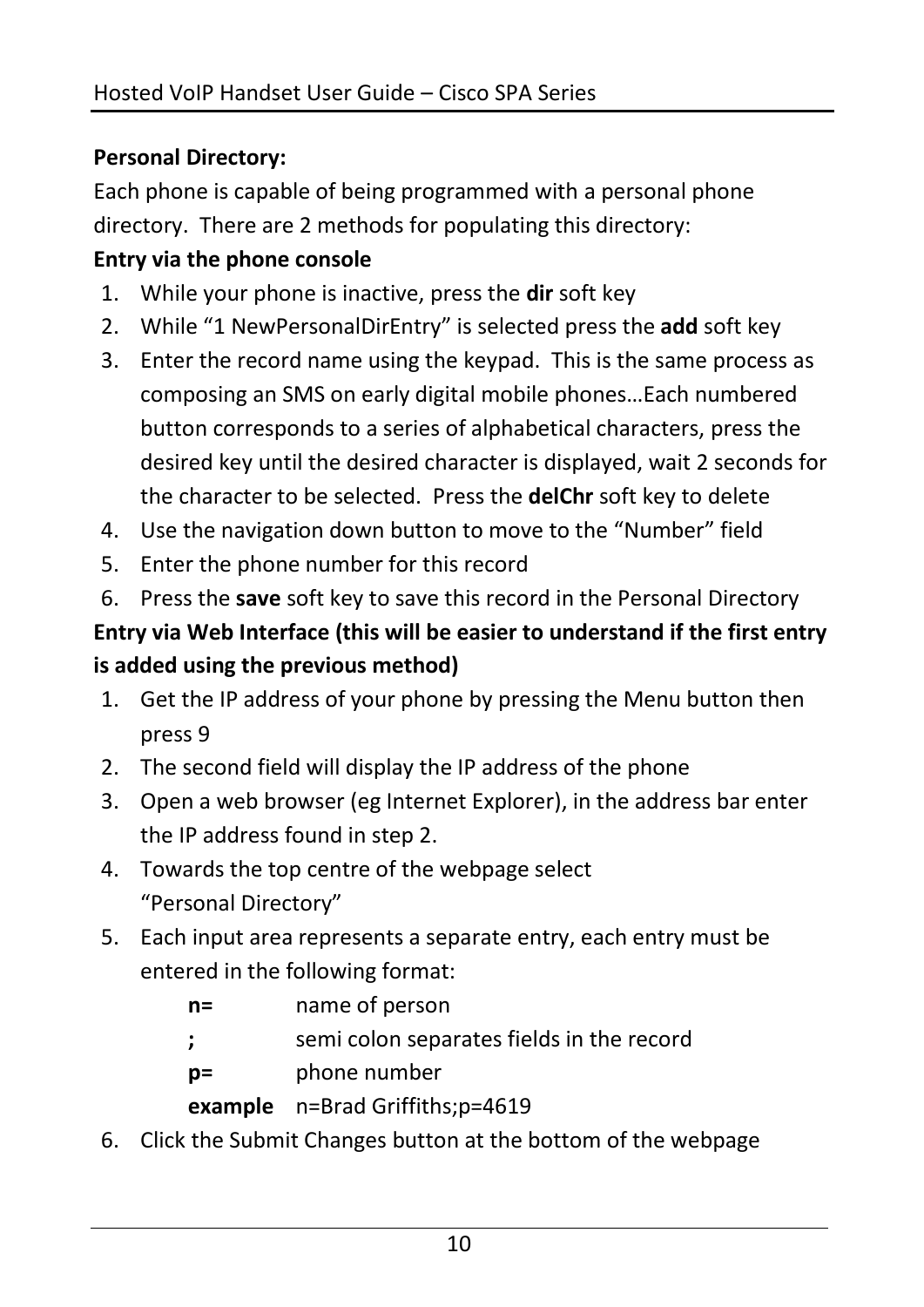### **Searching Personal Directory**

- 1. While phone is inactive, press the **dir** soft key
- 2. Use the navigation down button to select "SearchPersonDirectory" and press the **select** soft key
- 3. Enter a Keyword using the keypad and press the **ok** soft key
- 4. Use the navigation up and down buttons to find the appropriate field
- 5. Call the chosen field by pressing the **dial** soft key

## **Conference Calls**

Conference calls, also known as a party line allow multiple people to speak to each other at the same time.

## **Establish a 3 party conference call using your phone**

- 1. During an active call press the **conf** soft key, this will place the first call on hold and a second line is opened.
- 2. Dial the second number and either wait for it to timeout or to dial immediately press the **dial** soft key
- 3. Press the **conf** soft key again to join all calls together.
- 4. When the originator of the conference call hangs up all parties are disconnected.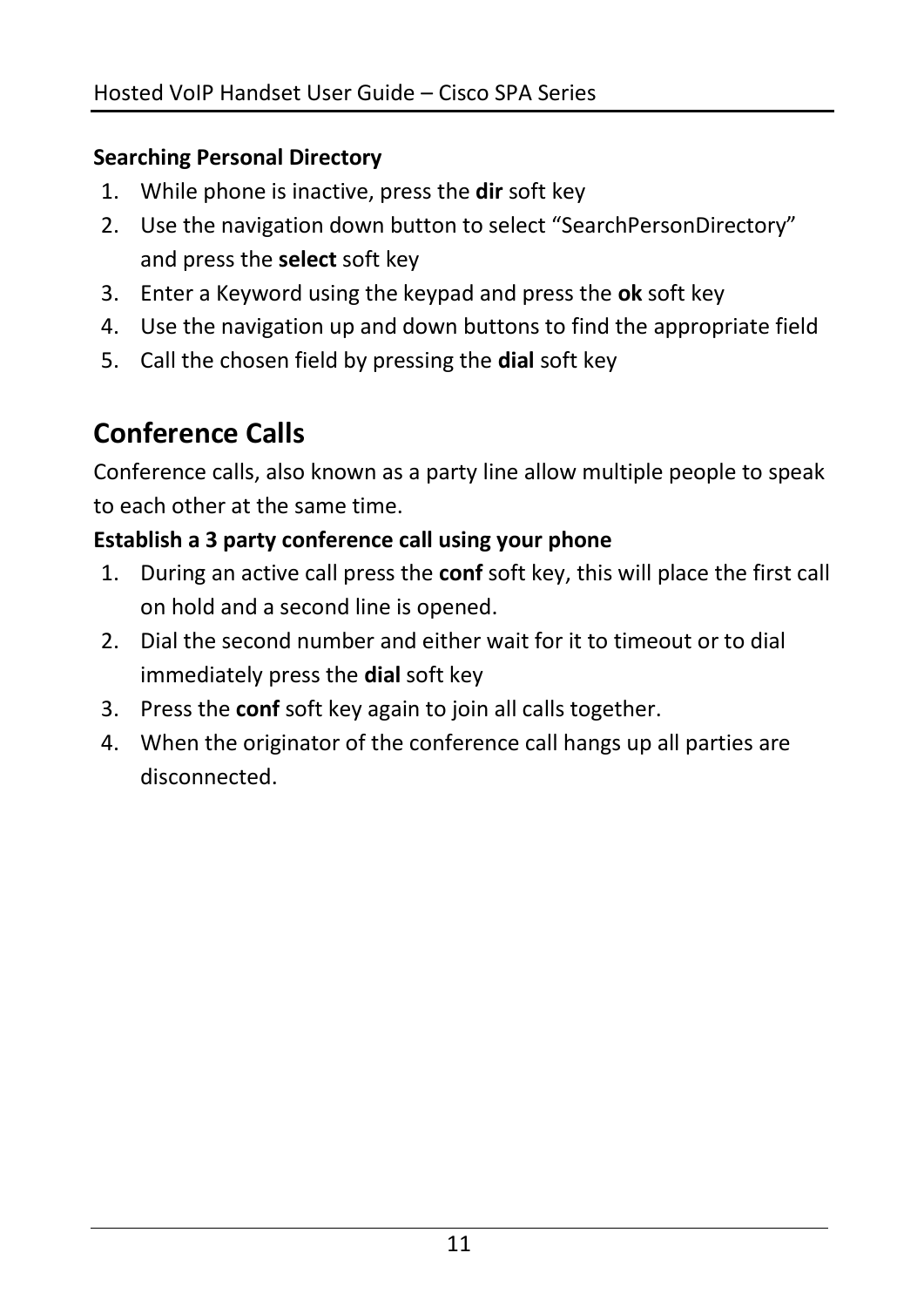## **Using the Feature Buttons**

Line keys can be configured to perform one or more additional functions below

### **Phone or Line Monitor**

Monitor an extension's current state.

**Green**: Line is idle **Red** (steady): Line is active or in use **Red** (flashing): Line is on hold or there is an inbound call **Orange**: Line is unregistered and cannot be used

Press to call the extension being monitored or to transfer an active call to the extension (this is a blind transfer, there's no opportunity to talk to the other party or cancel the transfer).

#### **Call Park**

During an active call, press this button to place the call on hold in the associated park slot. To unpark the call from any phone, simply press the associated park slot button.

## **Unused Line Key Buttons**

Optionally, use an unlabelled Line Key button as a personal speed dial.

## **To add a personal speed dial**

Press and hold the unlabelled Line Key button for four seconds. When the **Define Speed Dial** window appears, enter a Name for the button. Press the down-arrow navigation button, and then enter the PhoneNo. Press the **Save** soft key.

#### **To use a personal speed dial**

Press this button to immediately place a call to the phone number saved for this button. During an active call, you can press this button to immediately transfer the call. This is a blind transfer, there's no opportunity to talk to the other party or cancel the transfer.